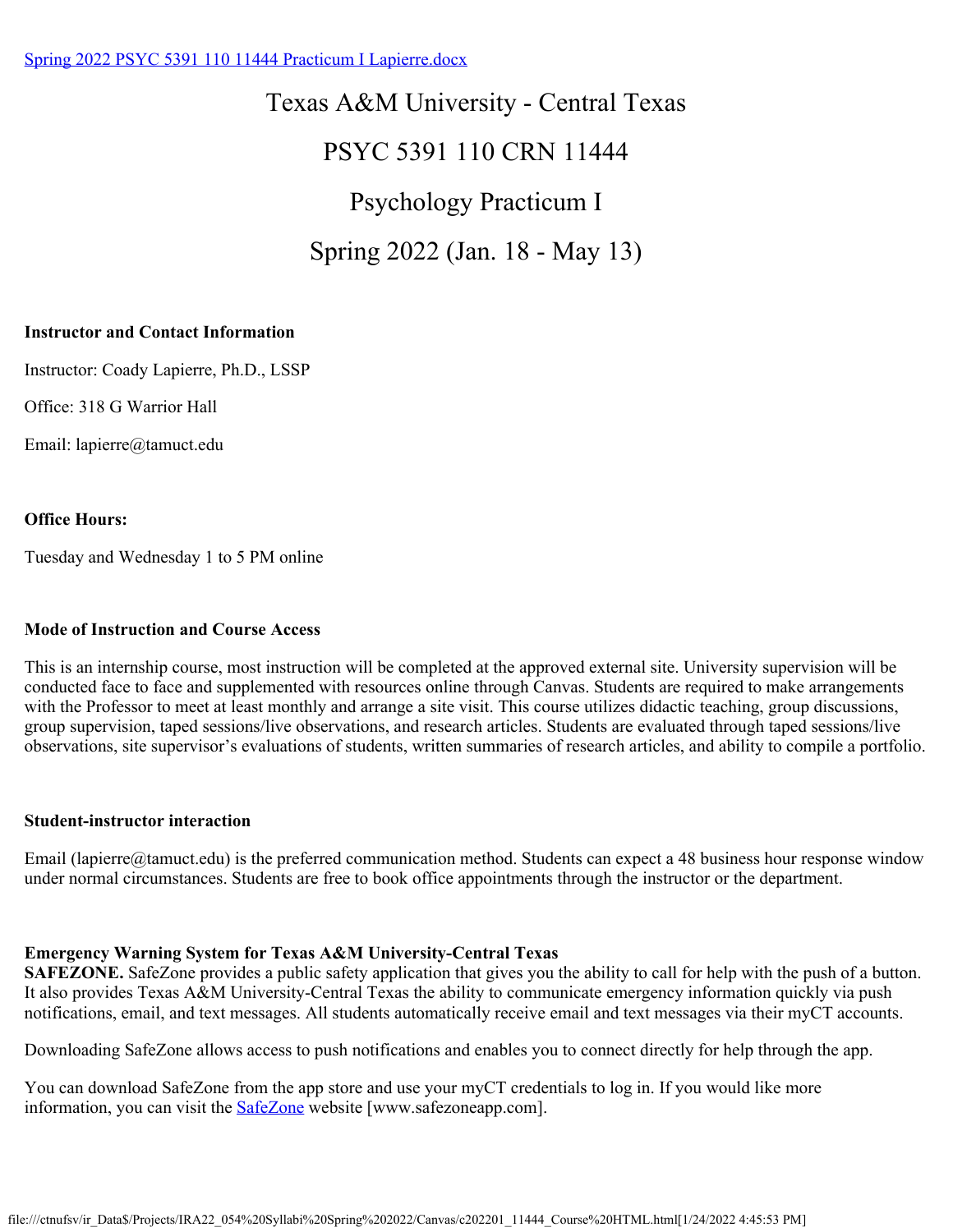To register SafeZone on your phone, please follow these 3 easy steps*:*

- 1. Download the SafeZone App from your phone store using the link below:
	- [iPhone/iPad](https://apps.apple.com/app/safezone/id533054756): [https://apps.apple.com/app/safezone/id533054756]
	- [Android Phone / Tablet](https://play.google.com/store/apps/details?id=com.criticalarc.safezoneapp) [https://play.google.com/store/apps/details?id=com.criticalarc.safezoneapp]
- 2. Launch the app and enter your myCT email address (e.g.  $\{\text{name}\}\langle\omega\rangle$  tamuct.edu)
- 3. Complete your profile and accept the terms of service

### COURSE INFORMATION

#### **Course Overview and description**

Explore supervised professional activities in psychology. Major emphasis is placed on the student's involvement in successful practices in the area of interest. Students must have met all academic and professional standards of practice before placement. Lab experiences are included. Prerequisite(s): Completion of all course work required by the degree and application for internship. Field experience fee - \$75.

The purpose of this course is to help students transition from supervised to independent practice. Major emphasis is placed on the student's involvement in successful practices in educational and/or mental health settings focused on school aged children. Students have met all academic and professional standards of practice before placement. Students are required to complete a minimum of 600 clock hours per semester. Two hours of weekly supervision is provided by the on-site supervisor, at least half of which much be face to face or synchronous audio visual communication.

#### **Student Learning Outcomes**

The National Association of School Psychology standards can be downloaded at: https://www.nasponline.org/assets/Documents/Standards%20and%20Certification/Standards/1\_Graduate\_Preparation.pdf

This course addresses all NASP practice domains which are evaluated in the portfolio.

### **Required Reading and Textbook(s)**

National Association for School Psychology (2020). NASP Professional Standards. Can be downloaded at <https://www.nasponline.org/x55315.xml>

Textbook (Recommended):

Harrison, P. & Thomas, A. (2014). Best Practices in School Psychology

Bethesda, MD: NASP. ISBN 978 0 932955-52-4

### **Course Grades**

### COURSE REQUIREMENTS

Course Requirements: Internship requirements

Students must complete supervised internship experiences that total a minimum of 150 clock hours over a minimum 10 week academic term. Each student's internship includes all of the following: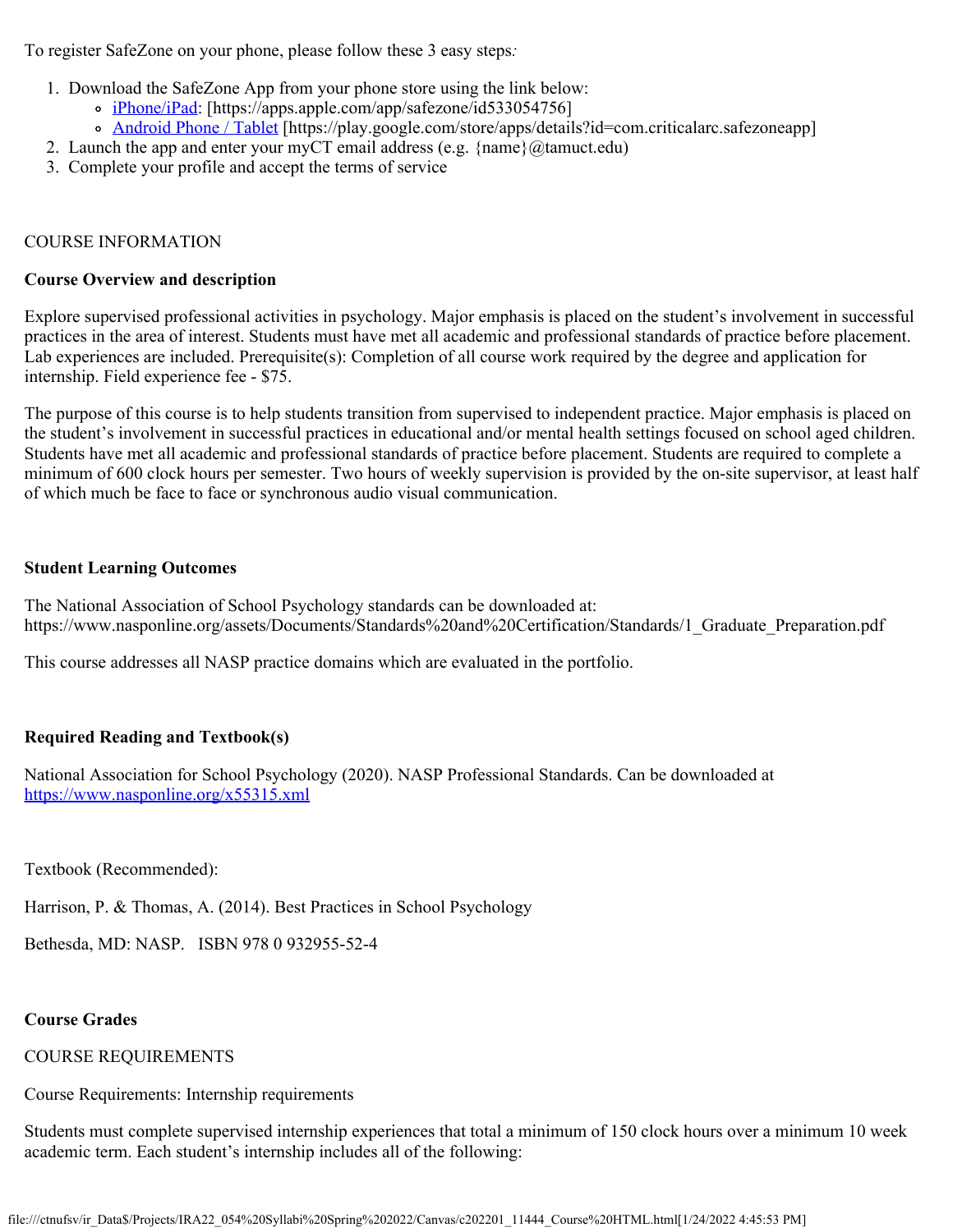- 1. A combination of direct and indirect service with actual students that contributes to the development of counseling, assessment and/or consultation skills.
- 2. Weekly interaction that averages 1 hour per week of individual and/or triadic supervision throughout the internship by a program faculty member, a student supervisor, or a site supervisor who is working in consultation with a program faculty member in accordance with the supervision contract.
- 3. An average 2 hours per month of group supervision that is provided on a regular schedule throughout the internship by a program faculty member.
- 4. The development of program-appropriate audio/video recordings for use in supervision or live supervision of the student's work in the schools.
- 5. Evaluation of the student's performance throughout the internship, including documentation of a formal evaluation after the student completes the internship.

Evaluation of the student's performance will be based on the student's ability to demonstrate:

- 1. Ability to approach teachers, parents, and youth in a manner that encourages the formation of a trusting and cooperative relationship and which allows others to feel comfortable with the internship student throughout the consultation and intervention process.
- 2. A habit of promptness and predictability in all aspects of the field placement. This includes keeping regular hours at the internship site, being prepared, and meeting timelines.
- 3. Understanding of cultural, ethnic, and/or linguistic diversity and cultural-sensitivity in working with diverse teachers, students, and families.
- 4. Knowledge of the provisions of the Individuals with Disabilities Education Act (IDEA

2004) and the Texas Administrative Code (TAC) relevant to early intervention, 14 scientifically-based research practices, and response to intervention.

- 5. Skills in effectively collaborating with teachers, parents, and others to address the academic needs of students in school and home settings.
- 6. Skills in using consultation models during collaboration with diverse groups of teachers and parents in K-12 settings. Knowledge of a variety of consultation models and the consultation and collaboration process at the group and system levels.
- 7. Skills in using data gathered through observation, interview, and direct assessment (e.g.

curriculum-based assessment) to design, implement, and monitor interventions. At all phases of the consultation and intervention process, students will use data-based decision making to assess the positive impact of interventions on children in K-12 schools.

- 8. Knowledge of the characteristics of effective, evidence-based instruction at the universal, targeted, and individual levels.
- 9. Knowledge of evidence-based prevention models that promote cognitive academic development at the individual, group, and schoolwide levels.
- 10. Skills in using computer-based tools for compiling and analyzing data to design and evaluate the positive impact of academic and behavioral interventions for students in K-12 schools.

## **I. Supervision**

**Students will schedule a minimum of 2 hours/month of group supervision provided by the University supervisor. Interns must receive no less than one hour of supervision per week by their site supervisor, with no more than half being group supervision.**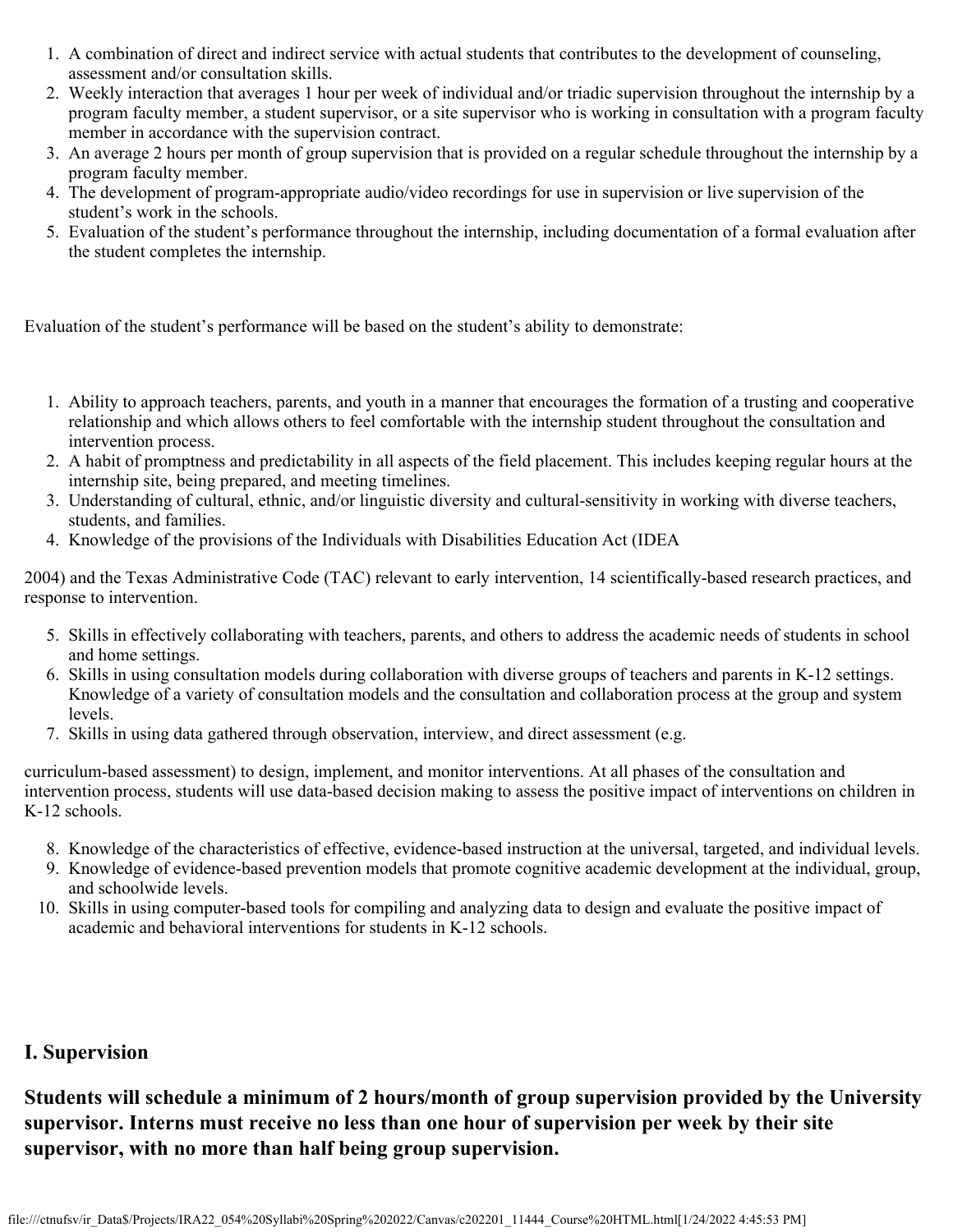## **II. Ethical and Professional Conduct**

**Internship students must behave in accordance with the NASP Professional Standards and other standards of accepted professional conduct, including appropriate attire and professional practice. Special attention is called to standards of confidentiality.**

## **III. Insurance**

**All students must provide proof of professional liability insurance coverage before they will be permitted to see clients. Students are free to obtain this insurance through any insurance company recommended by a counseling association. Professional liability insurance is available through the National Association of School Psychologists. Texas A&M University - Central Texas currently provides insurance for all students.**

# **IV. Counseling Tapes or Live Supervision**

**The recording of sessions in the field setting is completed in accordance with the regulations of the internship field site and the Field Site Supervisor. The intern should record (video or audio tape) as many client sessions as possible. The recordings should be used for self-evaluation, peer group presentations, and instructor evaluation of the intern's direct service skills. Students will turn in a minimum of 1 tape for evaluation as assigned by the professor. Permission forms must be signed by the client for taping. Each submission must include (A) Tape (audio or video, must be loud enough to hear easily), (B) signed permission form (two forms, one for your professor and one for you), (C) Tape Critique Form (#6 in Portfolio). In cases where Live supervision is provided, a written summary of activities and feedback should be generated for the portfolio.**

## **V. Article Reviews**

**Students will complete 2 article reviews which will be placed in the portfolios by the due date listed. (#7 in Portfolio)**

# **VI. Resume / Curriculum Vita**

**Students will submit and share copies of their resume/vita and develop improvements for resubmission.**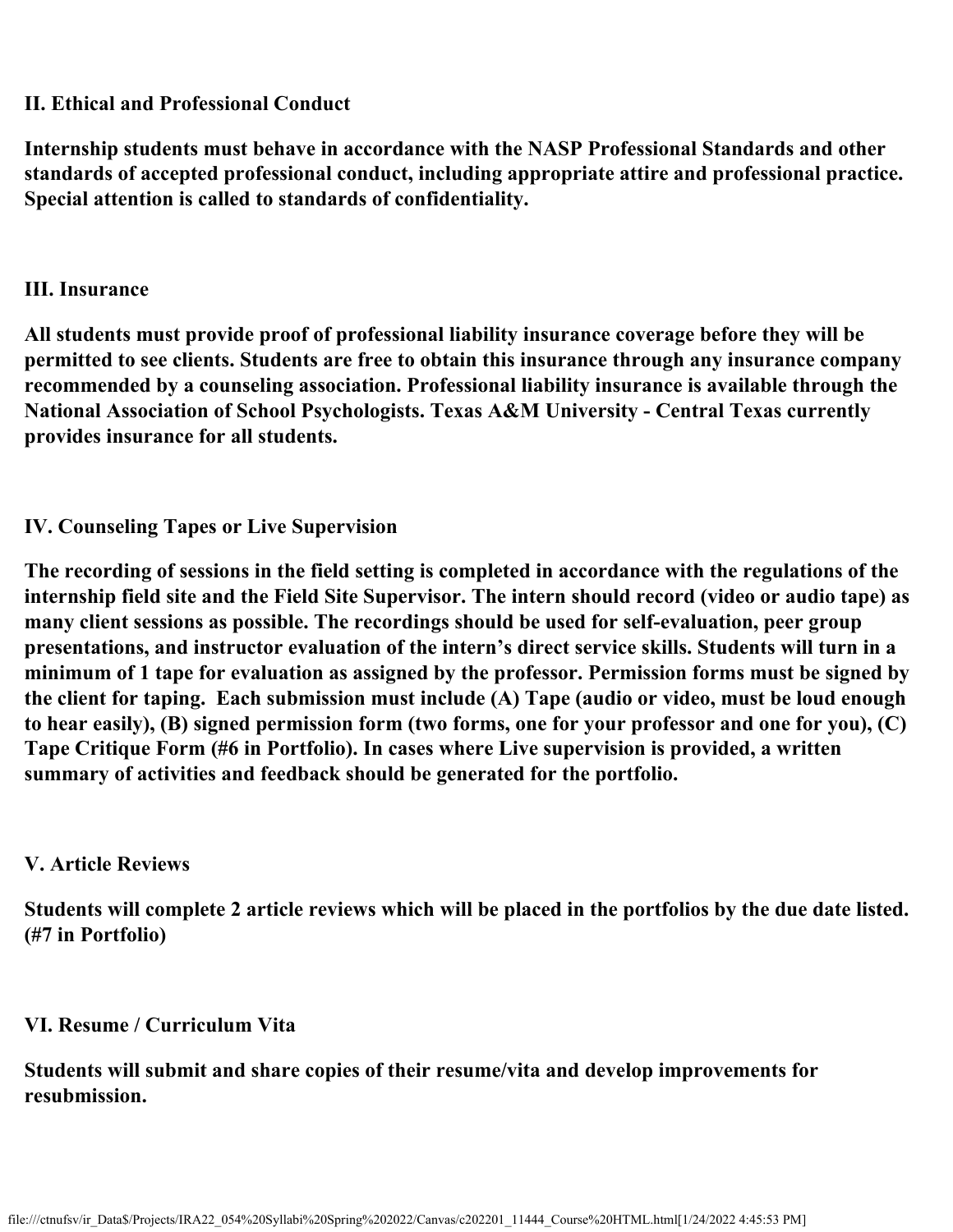## **VII. Weekly Journal**

**The purpose of the journal is for students to write a weekly report of their internship activities. In these weekly reports students will (a) highlight the major activities and accomplishments of the week, (b) provide a self-appraisal of their progress, and (c) identify what self-care strategies they have employed. Each journal entry should be about 1/2 to one page in length. Each journal entry is due at or near the end of the month. (#4 in Portfolio)**

# **VIII. Hour Log**

**The purpose of the log is to provide a record of all time spent in internship activities. The log serves as evidence that the student has met the content and time requirements of the internship. The log is to be signed by the Field Site Supervisor, the University Professor, and student. Logs will be submitted for review at midterm. (#15 in Portfolio)**

# **IX. Technique Presentation**

**Each student will make a brief in-class presentation on a therapy technique of their own choosing. After the presentation, the audience should be familiar with the basics of how to implement the technique, understand the degree to which the technique is empirically supported, be able to identify which problems/population the technique is most appropriate for, and know where to search for more information on the technique. In addition to an oral presentation (with or without visual aids), each student will also need to prepare and distribute a handout with essential information on the technique.**

# **X. Evaluations**

**At the end of the semester each student will provide evaluations of their supervisors and of their external sites.**

# **XI. Portfolio**

**As part of the evaluation for the semester, students will assemble a portfolio documenting their learning from their involvement in the following activities. Minimally the portfolio should include the following components**

# **1. Course syllabus**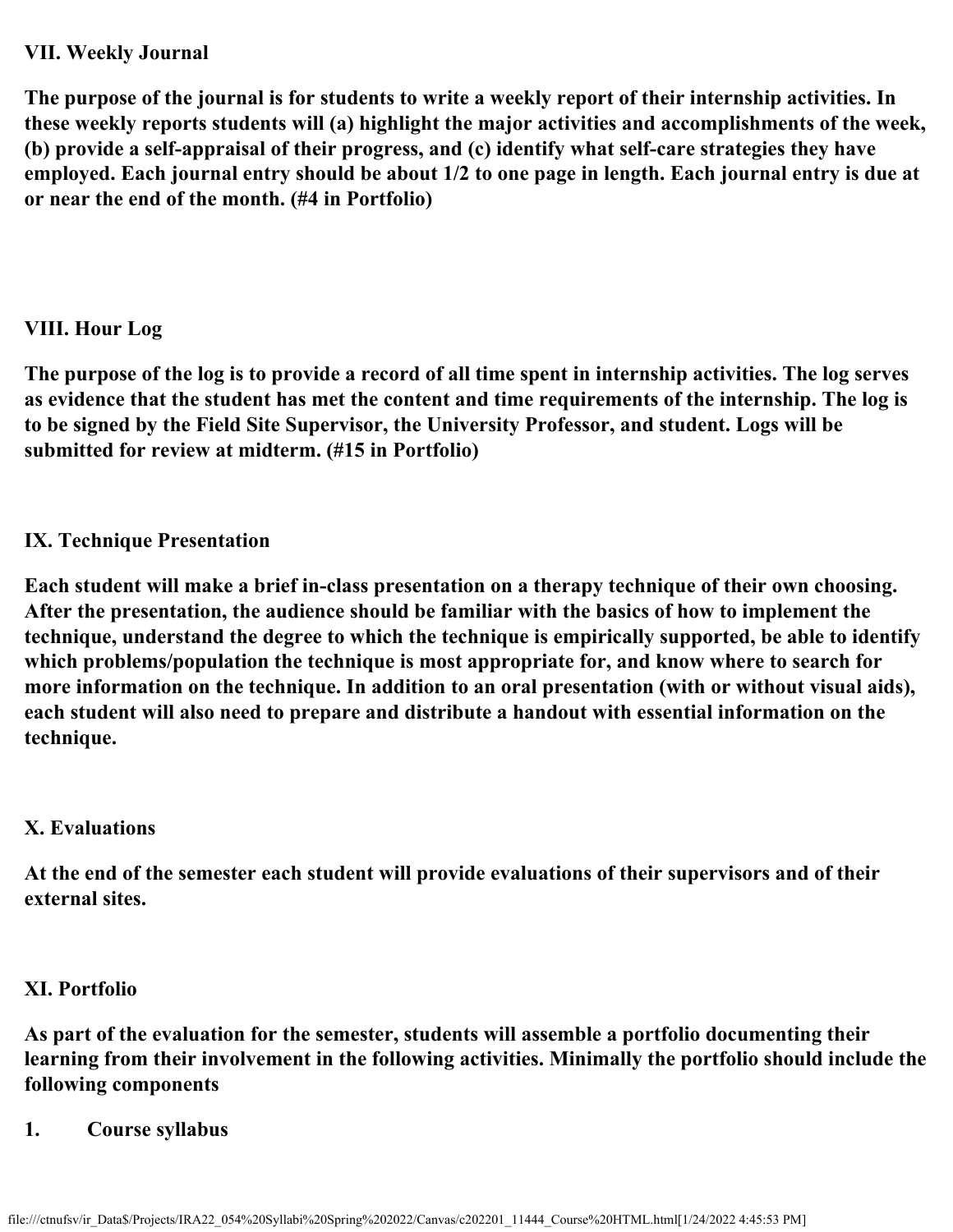**2. NASP Code of Ethics & at least one other Code.**

**3. Proof of your liability insurance.**

- **4. Journal Weekly Journal.**
- **5. Counselor/Client Agreement (Consent forms).**
- **6. Assessment or treatment plan for an individual or group counseling session.**
- **7. Two articles relating to the treatment of issues related to current client.**

**8. Outline and description of group counseling for a special population or for a special type of problem.**

**9. Summary of assessments used at your setting.**

**10. Description of counseling services (brochures, forms, handouts, descriptions of counseling activities, etc.).**

**11. Listing of referral resources and other community agencies where there is collaboration with counselors in your setting.**

- **12. Description of any presentation or workshop that you planned or attended.**
- **13. Brochures from professional meetings you attended.**
- **14. Resume**

**15. Log of your hours signed by your site supervisor. Log must indicate total hours, Direct and Indirect Hours.**

- **16. Copies of any evaluations you received.**
- **17. Agency administrative structure—decision making processes.**
- **18. Personnel policies related to evaluation.**
- **19. Class Handouts.**

**The portfolio will be yours to keep. You should bring the portfolio to the mid-term and final evaluation meeting with your University Professor. Some components of this portfolio may have been generated during Internship and/or will be generated during students' second semester of Internship. At the final evaluation meeting you should bring completed assessments of your internship supervisor(s) and internship site. The University Professor will provide you with these forms.**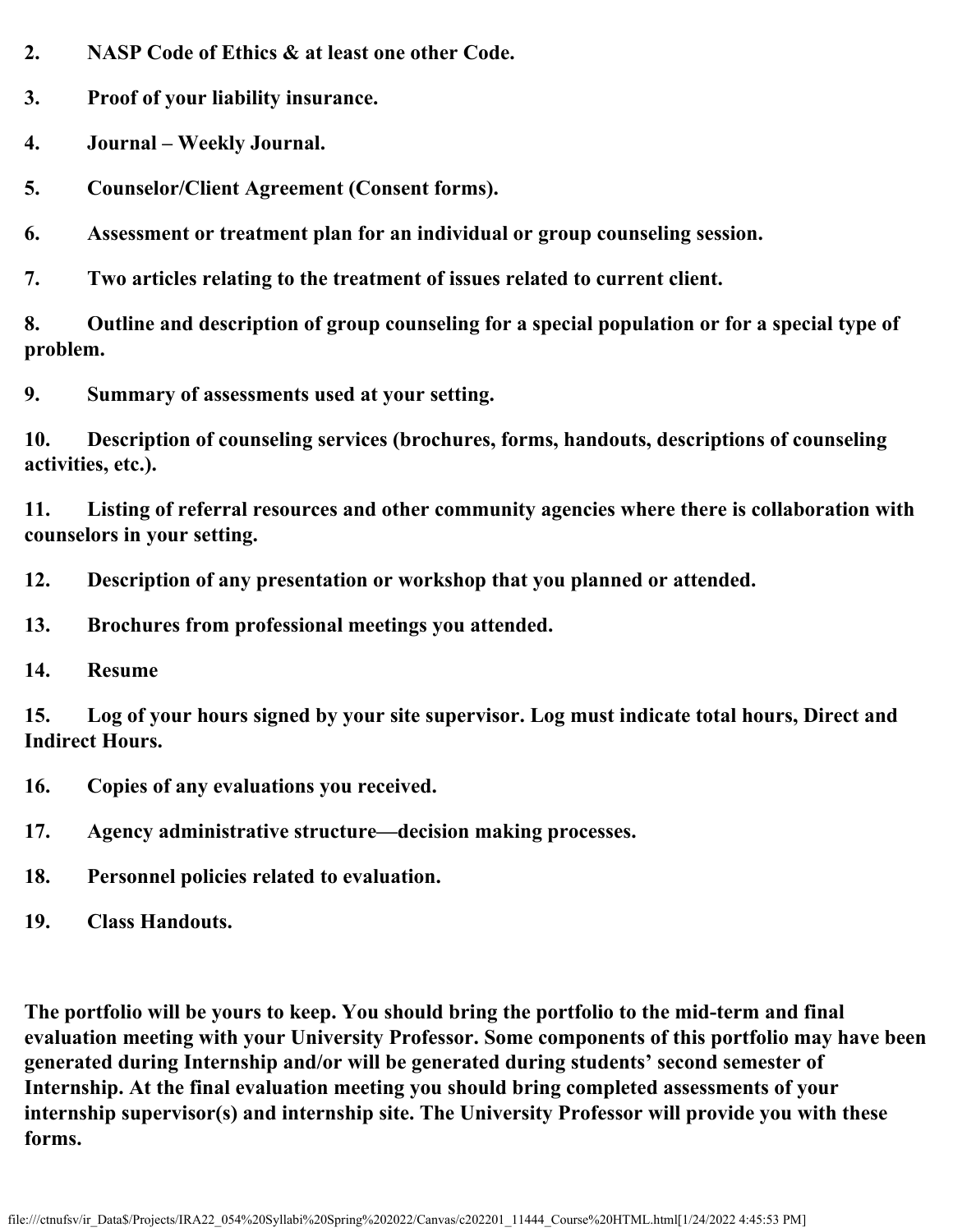## **Grading Criteria**

## **Grading**

| <b>Course Grades:</b>             | <b>Points</b><br><b>Final Grade:</b> |             |   |
|-----------------------------------|--------------------------------------|-------------|---|
| <b>Portfolio</b>                  | 90 pts.                              | 90-100 pts. | A |
| <b>Site Supervisor Evaluation</b> | $10$ pts.                            | 80-89 pts.  | B |
|                                   |                                      | 70-79 pts.  | C |
|                                   |                                      | 60-69 pts.  | D |
|                                   | $\leq 60$                            | F           |   |

Students will be evaluated on the basis of the following:

- 1. 15%—Appropriate level of primary skills and competencies as demonstrated in the presentation of taped or observed counseling sessions, report of site supervisor, and other direct evidence of counseling.
- 2. 15%—Appropriate level of professional disposition as demonstrated in the supervision sessions, report of site supervisor, and other direct evidence of disposition.
- 3. 15% Appropriate level of professional behaviors in support of delivering services as demonstrated in the supervision sessions, report of site supervisor, information in the portfolio, and other direct evidence of professional behaviors.
- 4. 55%—Completeness and quality of portfolio.

Success in the program consists of more than grades. Work habits and attitudes play a major role in the success of any student. Any of the following actions are considered just cause for immediate dismissal from the program:

- 1. Dishonesty (cheating, plagiarism, etc.)
- 2. Unauthorized disclosure of confidential information
- 3. Negligence or misconduct
- 4. Mistreatment of clients, fellow students, research participants, or faculty
- 5. Abusing a client, fellow student, faculty member, or staff member
- 6. Violations of the rules, regulations, and principles in the NASP Code of Ethics or Texas A&M University Central Texas Code of Student Conduct.
- 7. Receipt of a Failing grade in Practicum or Internship.
- 8. Willful submission of false information or alteration of any official records, counseling reports, papers, or examinations.
- 9. Willful conduct that may cause injury to self or others.
- 10. Sexual harassment and/or violence in the workplace as defined by Texas A&M University Central Texas University.

## **Posting of Grades**

## **All class grades will be posted in Canvas, normally within 2 weeks of submission.**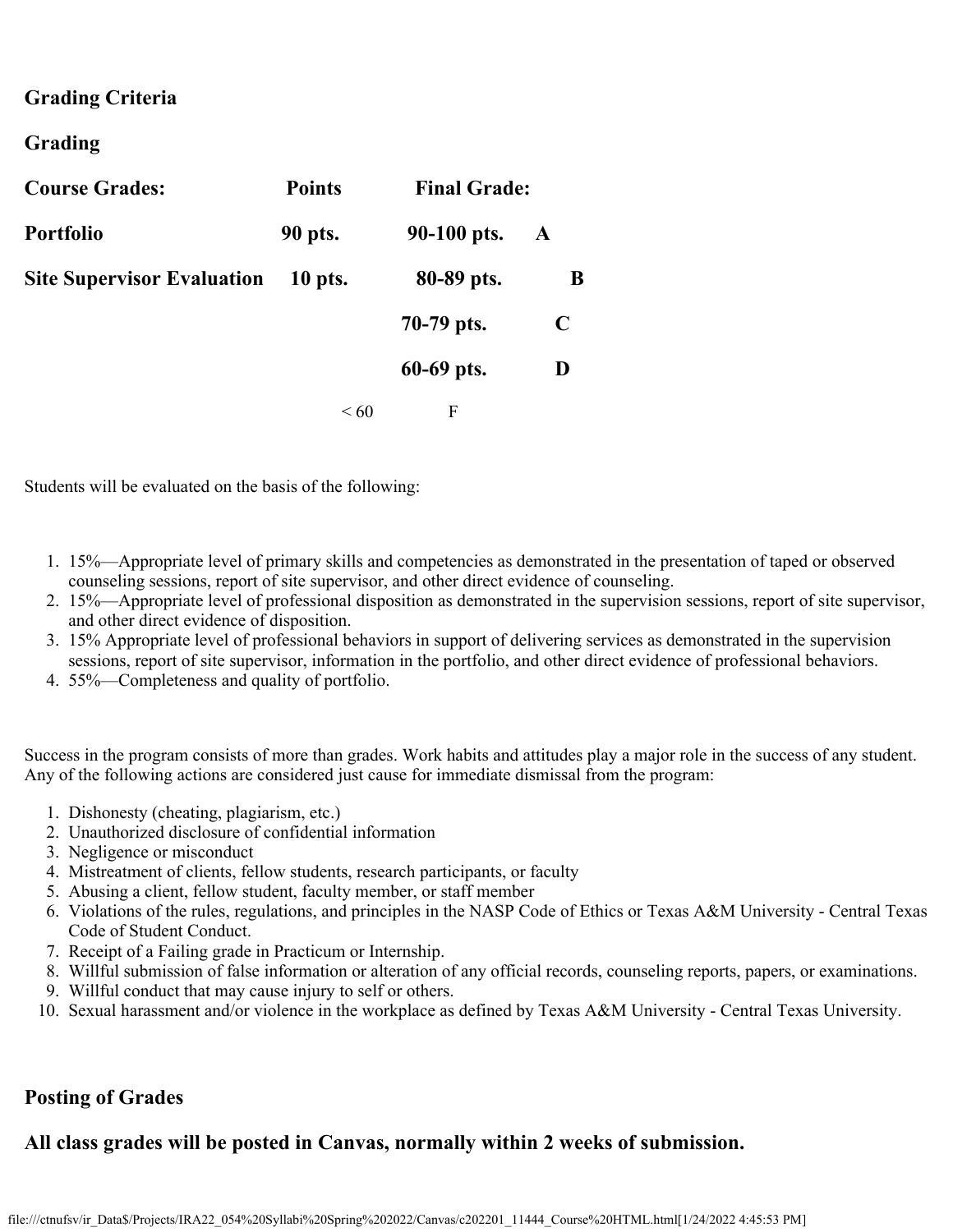# **COURSE OUTLINE AND CALENDAR**

Complete Course Calendar

| Week           | Topic/Activity<br>Overview of Class;                                       | Assignments<br>Due: Signed supervision contracts                                      |  |
|----------------|----------------------------------------------------------------------------|---------------------------------------------------------------------------------------|--|
| $\mathbf{1}$   | Supervision Contracts; Supervision<br>Liability Insurance;                 |                                                                                       |  |
|                | Hour Requirements;                                                         |                                                                                       |  |
| $\overline{2}$ | Professional Counseling Associations;                                      | Group discussion of external sites                                                    |  |
|                | Counselor/Client Agreements;                                               |                                                                                       |  |
|                | Supervision                                                                | Due in your Portfolio:                                                                |  |
|                | Ethics;                                                                    | 1-Course syllabus                                                                     |  |
| 3              | Counseling Tapes - Format;                                                 | 2-NASP Code of Ethics and one other code of ethics                                    |  |
|                | Supervision                                                                | 3-Liability insurance proof                                                           |  |
|                |                                                                            | 5-Counselor/Client agreement                                                          |  |
| 4              | Review of counseling theories;<br>Supervision<br>Assessment;               | Journal Entry #1-Wks 1-4 (Portfolio Item #4)                                          |  |
| 5<br>6         | Supervision<br>Case Conceptualization & Treatment Planning;<br>Supervision |                                                                                       |  |
|                |                                                                            | Due: Summary hour log for 1 <sup>st</sup> half of semester.<br>Due in your Portfolio: |  |
|                | Students share case conceptualizations;                                    | 6-Assessment or Treatment plan                                                        |  |
| 7              | Suicide/Crisis Intervention;                                               | 7-2 Article Reviews                                                                   |  |
|                | Supervision                                                                | 8-Description of group work                                                           |  |
|                |                                                                            | 9-Summary of assessments at site                                                      |  |
| 8              | Mid Term Evaluation<br>Diversity;                                          | 10-Description of counseling services                                                 |  |
| 9              | Multicultural Counseling Competencies;                                     | Journal Entry #2-Wks 5-8 (Portfolio Item #4)                                          |  |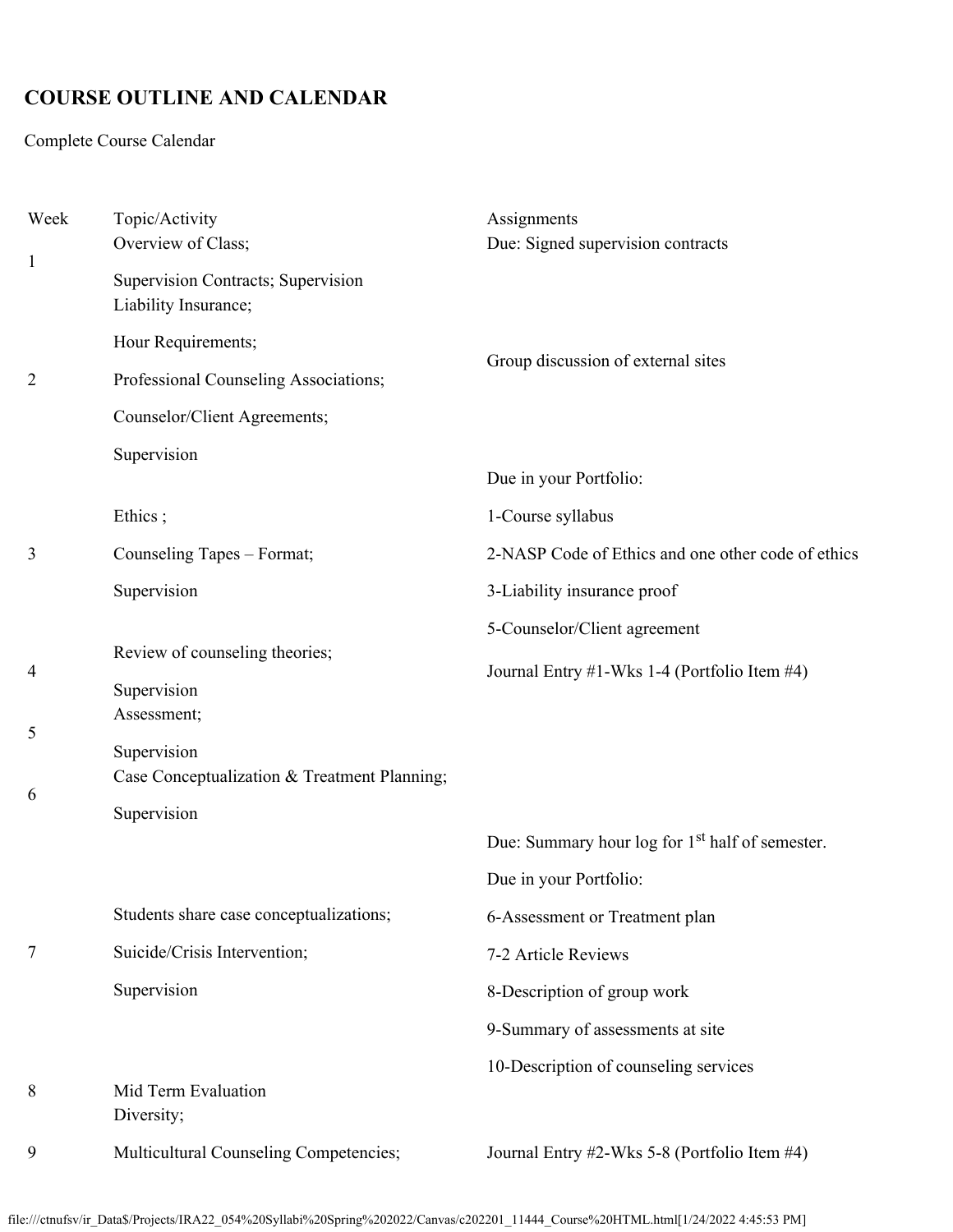|          | Supervision<br>Child Abuse;                                             |                                                         |  |  |
|----------|-------------------------------------------------------------------------|---------------------------------------------------------|--|--|
| 10       | Adult (elder) Abuse;                                                    |                                                         |  |  |
| 11<br>12 | Supervision<br>Consultation;                                            |                                                         |  |  |
|          | Supervision<br>Results of Ongoing Program Evaluation and<br>Assessment; |                                                         |  |  |
|          | Licensure and Certification for Counselors;                             | Journal Entry #3-Wks 10-13 (Portfolio Item #4)          |  |  |
|          | Professional Associations;                                              |                                                         |  |  |
|          | Supervision                                                             | Due: Technique presentation                             |  |  |
|          |                                                                         | Due in your Portfolio:                                  |  |  |
| 13       | Technique presentations;                                                | 11-List of referral resources                           |  |  |
|          | Supervision                                                             | 12-Presentations/workshops                              |  |  |
|          |                                                                         | 13-Brochures from meetings                              |  |  |
| 14       | Technique presentations;                                                | 14-Resume<br>Due: Technique presentation;               |  |  |
|          | Supervision<br>Students share portfolios;                               | Due: Tape or Live Observation                           |  |  |
| 15       | Supervision                                                             |                                                         |  |  |
|          |                                                                         | Journal Entry #4-Wks 14-17 (Portfolio Item #4)          |  |  |
|          |                                                                         | Due in your Portfolio: All                              |  |  |
| 16       | Evaluations                                                             | Due: Final Time Log signed by Student & Site Supervisor |  |  |
|          | Class Wrap Up                                                           | Due: Site Supervisor's Evaluation of Student            |  |  |
|          |                                                                         | Due: Student's Evaluation of Site Supervisor            |  |  |
|          |                                                                         | Due: Student's Evaluation of Internship Site            |  |  |
|          | Jan. 18 Spring Semester start                                           |                                                         |  |  |

Feb. 2 Deadline to Drop with no record

Mar. 14-18 Spring Break

Mar. 25 Deadline for Spring Graduation Application

April 8 Deadline to drop with a Q or W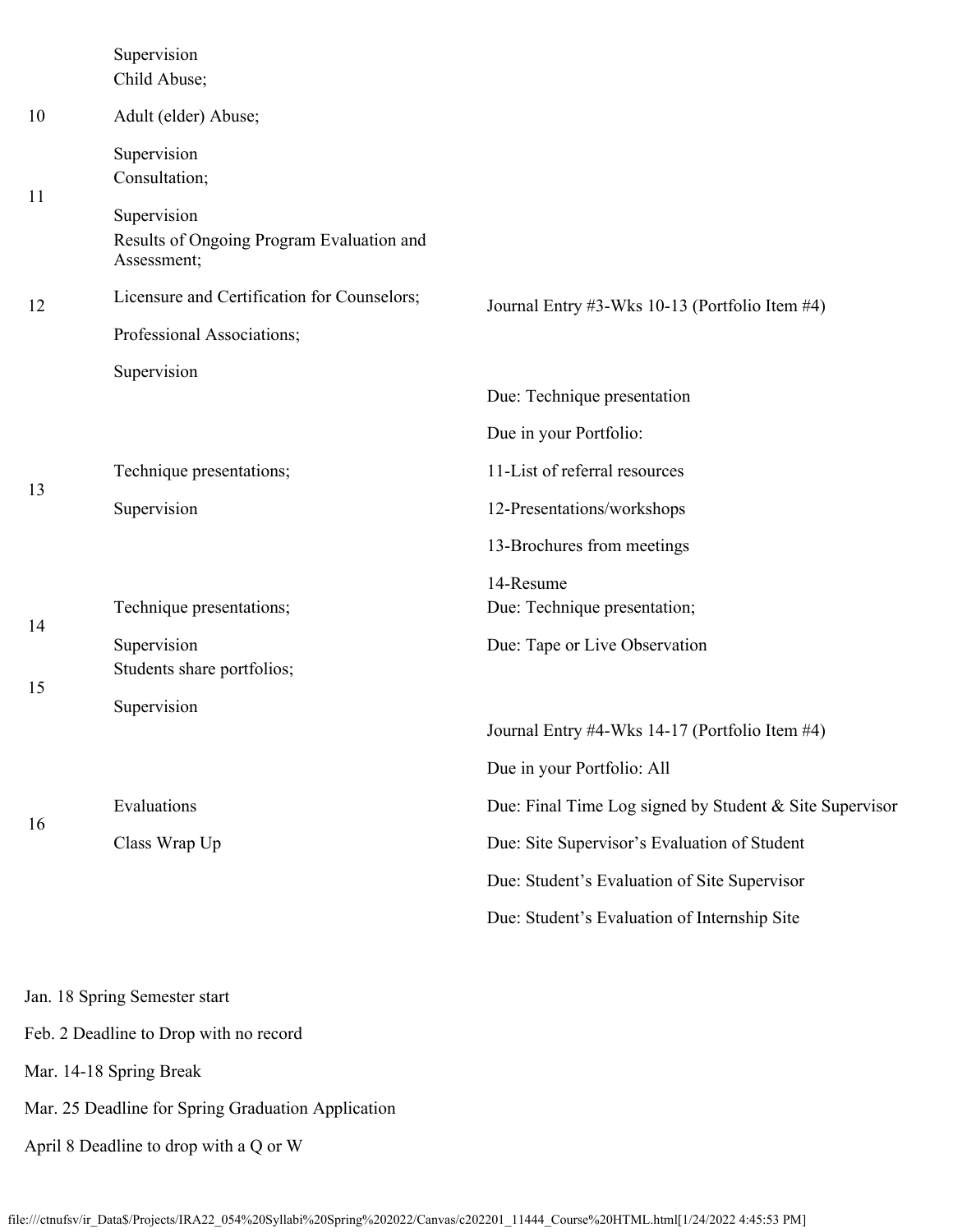### **Technology Requirements**

This course will use the A&M-Central Texas Instructure Canvas learning management system. **We strongly recommend the latest versions of Chrome or Firefox browsers. Canvas no longer supports any version of Internet Explorer.**

Logon to A&M-Central Texas Canvas [https://tamuct.instructure.com/] or access Canvas through the TAMUCT Online link in myCT [https://tamuct.onecampus.com/]. You will log in through our Microsoft portal.

Username: Your MyCT email address. Password: Your MyCT password

### **Canvas Support**

Use the Canvas Help link, located at the bottom of the left-hand menu, for issues with Canvas. You can select "Chat with Canvas Support," submit a support request through "Report a Problem," or call the Canvas support line: 1-844-757-0953.

For issues related to course content and requirements, contact your instructor.

### **Online Proctored Testing**

A&M-Central Texas uses Proctorio for online identity verification and proctored testing. This service is provided at no direct cost to students. If the course requires identity verification or proctored testing, the technology requirements are: Any computer meeting the minimum computing requirements, plus web camera, speaker, and microphone (or headset). Proctorio also requires the Chrome web browser with their custom plug in.

### **Other Technology Support**

For log-in problems, students should contact Help Desk Central, 24 hours a day, 7 days a week

Email: [helpdesk@tamu.edu](mailto:helpdesk@tamu.edu)

Phone: (254) 519-5466

[Web Chat](http://hdc.tamu.edu/): [http://hdc.tamu.edu]

*Please let the support technician know you are an A&M-Central Texas student.*

### **UNIVERSITY RESOURCES, PROCEDURES, AND GUIDELINES**

### **Drop Policy**

If you discover that you need to drop this class, you must complete the **Drop Request Dynamic Form through Warrior Web**.

[https://dynamicforms.ngwebsolutions.com/casAuthentication.ashx?InstID=eaed95b9-f2be-45f3-a37d-46928168bc10&targetUrl=https%3A%2F%2Fdynamicforms.ngwebsolutions.com%2FSubmit%2FForm%2FStart%2F53b8369e-0502-4f36-be43-f02a4202f612].

Faculty cannot drop students; this is always the responsibility of the student. The Registrar's Office will provide a deadline on the Academic Calendar for which the form must be completed. Once you submit the completed form to the Registrar's Office, you must go into Warrior Web and confirm that you are no longer enrolled. If you still show as enrolled, FOLLOW-UP with the Registrar's Office immediately. You are to attend class until the procedure is complete to avoid penalty for absence. Should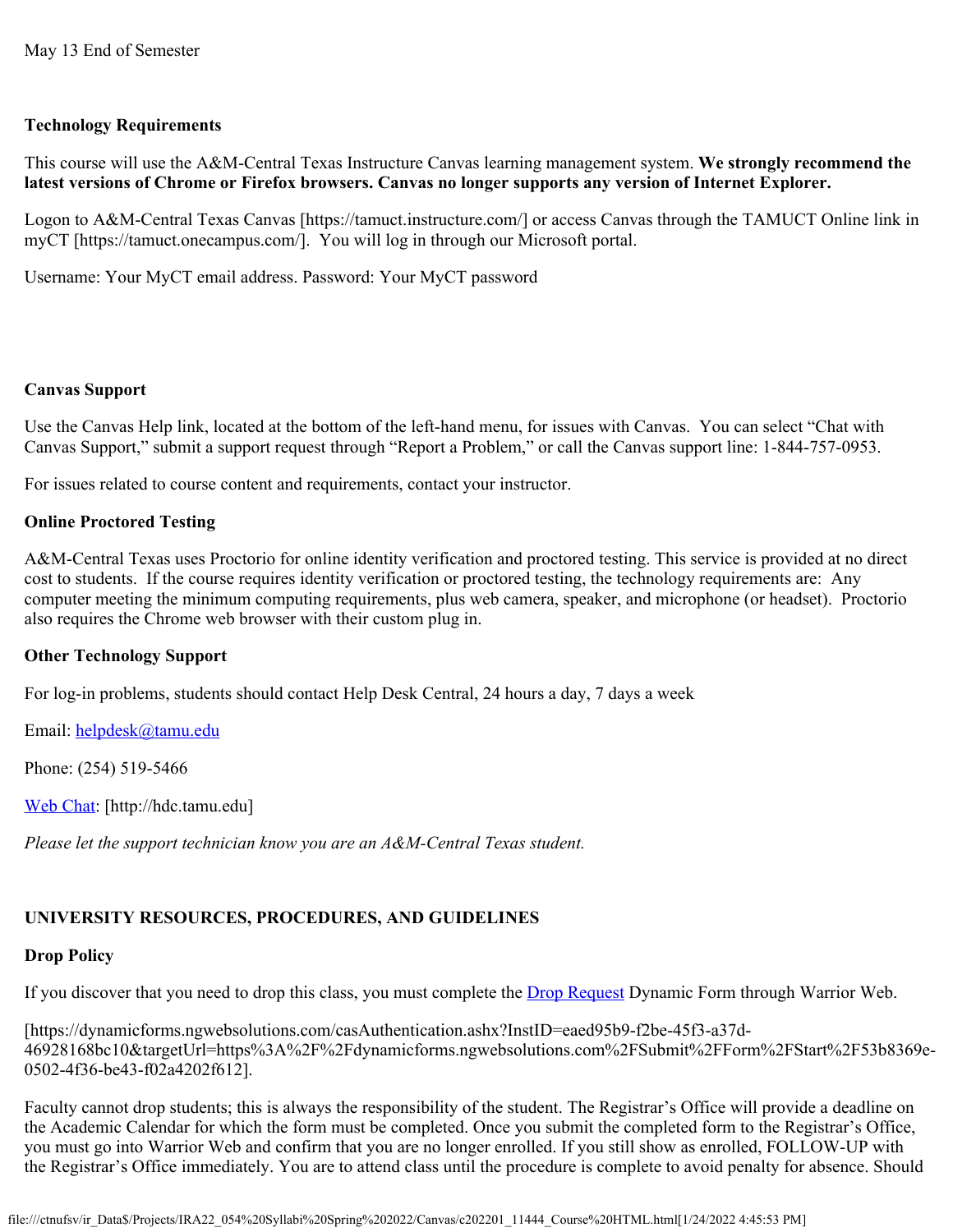you miss the drop deadline or fail to follow the procedure, you will receive an F in the course, which may affect your financial aid and/or VA educational benefits.

## **Academic Integrity**

- 1. Texas A&M University-Central Texas values the integrity of the academic enterprise and strives for the highest standards of academic conduct. A&M-Central Texas expects its students, faculty, and staff to support the adherence to high standards of personal and scholarly conduct to preserve the honor and integrity of the creative community. Any deviation by students from this expectation may result in a failing grade for the assignment and potentially a failing grade for the course. All academic misconduct concerns will be referred to the Office of Student Conduct. When in doubt on collaboration, citation, or any issue, please contact your instructor before taking a course of action.
- 2. For more [information regarding the Student Conduct process](https://nam04.safelinks.protection.outlook.com/?url=https%3A%2F%2Fwww.tamuct.edu%2Fstudent-affairs%2Fstudent-conduct.html&data=04%7C01%7Clisa.bunkowski%40tamuct.edu%7Ccfb6e486f24745f53e1a08d910055cb2%7C9eed4e3000f744849ff193ad8005acec%7C0%7C0%7C637558437485252160%7CUnknown%7CTWFpbGZsb3d8eyJWIjoiMC4wLjAwMDAiLCJQIjoiV2luMzIiLCJBTiI6Ik1haWwiLCJXVCI6Mn0%3D%7C1000&sdata=yjftDEVHvLX%2FhM%2FcFU0B99krV1RgEWR%2BJ%2BhvtoR6TYk%3D&reserved=0), [https://www.tamuct.edu/student-affairs/studentconduct.html].
- 3. If you know of potential honor violations by other students, you may [submit a report](https://nam04.safelinks.protection.outlook.com/?url=https%3A%2F%2Fcm.maxient.com%2Freportingform.php%3FTAMUCentralTexas%26layout_id%3D0&data=04%7C01%7Clisa.bunkowski%40tamuct.edu%7Ccfb6e486f24745f53e1a08d910055cb2%7C9eed4e3000f744849ff193ad8005acec%7C0%7C0%7C637558437485262157%7CUnknown%7CTWFpbGZsb3d8eyJWIjoiMC4wLjAwMDAiLCJQIjoiV2luMzIiLCJBTiI6Ik1haWwiLCJXVCI6Mn0%3D%7C1000&sdata=CXGkOa6uPDPX1IMZ87z3aZDq2n91xfHKu4MMS43Ejjk%3D&reserved=0), [https://cm.maxient.com/reportingform.php?TAMUCentralTexas&layout\_id=0].

## **Academic Accommodations**

At Texas A&M University-Central Texas, we value an inclusive learning environment where every student has an equal chance to succeed and has the right to a barrier-free education. The Warrior Center for Student Success, Equity and Inclusion is responsible for ensuring that students with a disability receive equal access to the university's programs, services and activities. If you believe you have a disability requiring reasonable accommodations, please contact the Office of Access and Inclusion, WH-212; or call (254) 501-5836. Any information you provide is private and confidential and will be treated as such.

For more information, please visit our [Access & Inclusion](https://tamuct.instructure.com/courses/717) Canvas page (log-in required) [https://tamuct.instructure.com/courses/717]

### **Important information for Pregnant and/or Parenting Students**

Texas A&M University-Central Texas supports students who are pregnant and/or parenting. In accordance with requirements of Title IX and related guidance from US Department of Education's Office of Civil Rights, the Dean of Student Affairs' Office can assist students who are pregnant and/or parenting in seeking accommodations related to pregnancy and/or parenting. Students should seek out assistance as early in the pregnancy as possible. For more information, please visit [Student Affairs](https://www.tamuct.edu/student-affairs/pregnant-and-parenting-students.html) [https://www.tamuct.edu/student-affairs/pregnant-and-parenting-students.html]. Students may also contact the institution's Title IX Coordinator. If you would like to read more about these [requirements and guidelines](http://www2.ed.gov/about/offices/list/ocr/docs/pregnancy.pdf) online, please visit the website [http://www2.ed.gov/about/offices/list/ocr/docs/pregnancy.pdf].

Title IX of the Education Amendments Act of 1972 prohibits discrimination on the basis of sex and gender–including pregnancy, parenting, and all related conditions. A&M-Central Texas is able to provide flexible and individualized reasonable accommodation to pregnant and parenting students. All pregnant and parenting students should contact the Associate Dean in the Division of Student Affairs at (254) 501-5909 to seek out assistance. Students may also contact the University's Title IX Coordinator.

## **Tutoring**

- 4. Tutoring is available to all A&M-Central Texas students, both virtually and in-person. Student success coaching is available online upon request.
- 5. If you have a question, are interested in becoming a tutor, or in need of success coaching contact the Warrior Center for Student Success, Equity and Inclusion at (254) 501-5836, visit the Warrior Center at 212 Warrior Hall, or by emailing [WarriorCenter@tamuct.edu](mailto:WarriorCenter@tamuct.edu).
- 6. To schedule tutoring sessions and view tutor availability, please visit [Tutor Matching](https://tutormatchingservice.com/TAMUCT) [Services](https://tutormatchingservice.com/TAMUCT)[https://tutormatchingservice.com/TAMUCT] or visit the Tutoring Center in 111 Warrior Hall.
- 7. Chat live with a remote tutor 24/7 for almost any subject from on your computer! Tutor.com is an online tutoring platform that enables A&M-Central Texas students to log in and receive online tutoring support at no additional cost. This tool provides tutoring in over 40 subject areas except writing support. Access Tutor.com through Canvas.
- 8. **University Writing Center**

University Writing Center: Located in Warrior Hall 416, the University Writing Center (UWC) at Texas A&M University–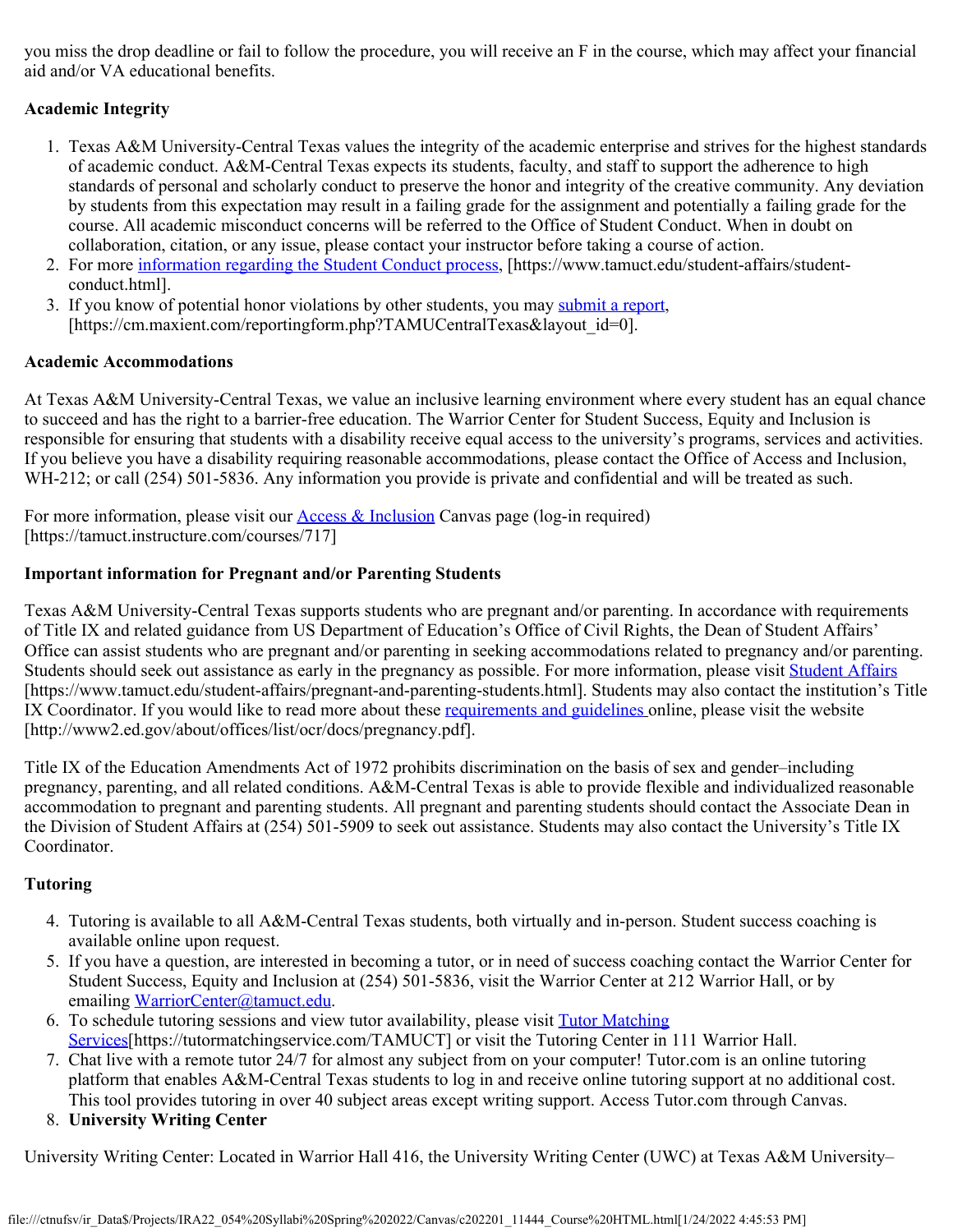Central Texas (A&M–Central Texas) is a free service open to all A&M–Central Texas students. For the Spring 2022 semester, the hours of operation are from 10:00 a.m.-5:00 p.m. Monday thru Thursday in Warrior Hall 416 (with online tutoring available every hour as well) with satellite hours available online only Monday thru Thursday from 6:00-9:00 p.m. and Saturday 12:00- 3:00 p.m.

Tutors are prepared to help writers of all levels and abilities at any stage of the writing process. While tutors will not write, edit, or grade papers, they will assist students in developing more effective composing practices. By providing a practice audience for students' ideas and writing, our tutors highlight the ways in which they read and interpret students' texts, offering guidance and support throughout the various stages of the writing process. In addition, students may work independently in the UWC by checking out a laptop that runs the Microsoft Office suite and connects to WIFI, or by consulting our resources on writing, including all of the relevant style guides. Whether you need help brainstorming ideas, organizing an essay, proofreading, understanding proper citation practices, or just want a quiet place to work, the UWC is here to help!

Students may arrange a one-to-one session with a trained and experienced writing tutor by making an appointment via [WCOnline](https://tamuct.mywconline.com/) [https://tamuct.mywconline.com/]. In addition, you can email Dr. Bruce Bowles Jr. at bruce.bowles@tamuct.edu if you have any questions about the UWC, need any assistance with scheduling, or would like to schedule a recurring appointment with your favorite tutor by making an appointment via [WCOnline](https://tamuct.mywconline.com/) [https://tamuct.mywconline.com/]. In addition, you can email Dr. Bruce Bowles Jr. at bruce.bowles@tamuct.edu if you have any questions about the UWC, need any assistance with scheduling, or would like to schedule a recurring appointment with your favorite tutor.

### **University Library**

- 9. The University Library provides many services in support of research across campus and at a distance. We offer over 200 electronic databases containing approximately 400,000 eBooks and 82,000 journals, in addition to the 96,000 items in our print collection, which can be mailed to students who live more than 50 miles from campus. Research guides for each subject taught at A&M-Central Texas are available through our website to help students navigate these resources. On campus, the library offers technology including cameras, laptops, microphones, webcams, and digital sound recorders.
- 10. Research assistance from a librarian is also available 24 hours a day through our online chat service, and at the reference desk when the library is open. Research sessions can be scheduled for more comprehensive assistance, and may take place virtually through WebEx, Microsoft Teams or in-person at the library. [Schedule an appointment](https://nam04.safelinks.protection.outlook.com/?url=https%3A%2F%2Ftamuct.libcal.com%2Fappointments%2F%3Fg%3D6956&data=04%7C01%7Clisa.bunkowski%40tamuct.edu%7Cde2c07d9f5804f09518008d9ab7ba6ff%7C9eed4e3000f744849ff193ad8005acec%7C0%7C0%7C637729369835011558%7CUnknown%7CTWFpbGZsb3d8eyJWIjoiMC4wLjAwMDAiLCJQIjoiV2luMzIiLCJBTiI6Ik1haWwiLCJXVCI6Mn0%3D%7C3000&sdata=KhtjgRSAw9aq%2FoBsB6wyu8b7PSuGN5EGPypzr3Ty2No%3D&reserved=0) [here](https://nam04.safelinks.protection.outlook.com/?url=https%3A%2F%2Ftamuct.libcal.com%2Fappointments%2F%3Fg%3D6956&data=04%7C01%7Clisa.bunkowski%40tamuct.edu%7Cde2c07d9f5804f09518008d9ab7ba6ff%7C9eed4e3000f744849ff193ad8005acec%7C0%7C0%7C637729369835011558%7CUnknown%7CTWFpbGZsb3d8eyJWIjoiMC4wLjAwMDAiLCJQIjoiV2luMzIiLCJBTiI6Ik1haWwiLCJXVCI6Mn0%3D%7C3000&sdata=KhtjgRSAw9aq%2FoBsB6wyu8b7PSuGN5EGPypzr3Ty2No%3D&reserved=0)[https://tamuct.libcal.com/appointments/?g=6956]. Assistance may cover many topics, including how to find articles in peer-reviewed journals, how to cite resources, and how to piece together research for written assignments.
- 11. Our 27,000-square-foot facility on the A&M-Central Texas main campus includes student lounges, private study rooms, group work spaces, computer labs, family areas suitable for all ages, and many other features. Services such as interlibrary loan, TexShare, binding, and laminating are available. The library frequently offers workshops, tours, readings, and other events. For more information, please visit our *[Library website](https://nam04.safelinks.protection.outlook.com/?url=https%3A%2F%2Ftamuct.libguides.com%2Findex&data=04%7C01%7Clisa.bunkowski%40tamuct.edu%7C7d8489e8839a4915335f08d916f067f2%7C9eed4e3000f744849ff193ad8005acec%7C0%7C0%7C637566044056484222%7CUnknown%7CTWFpbGZsb3d8eyJWIjoiMC4wLjAwMDAiLCJQIjoiV2luMzIiLCJBTiI6Ik1haWwiLCJXVCI6Mn0%3D%7C1000&sdata=2R755V6rcIyedGrd4Os5rkgn1PvhHKU3kUV1vBKiHFo%3D&reserved=0)*
- 12. [http://tamuct.libguides.com/index].

### **A Note about Sexual Violence at A&M-Central Texas**

Sexual violence is a serious safety, social justice, and public health issue. The university offers support for anyone struggling with these issues. University faculty are mandated reporters, so if someone discloses that they were sexually assaulted (or a victim of Domestic/Dating Violence or Stalking) while a student at TAMUCT, faculty members are required to inform the Title IX Office. If you want to discuss any of these issues confidentially, you can do so through Student Wellness and Counseling (254-501-5955) located on the second floor of Warrior Hall (207L).

Sexual violence can occur on our campus because predators often feel emboldened, and victims often feel silenced or shamed. It is incumbent on ALL of us to find ways to actively create environments that tell predators we don't agree with their behaviors and tell survivors we will support them. Your actions matter. Don't be a bystander; be an agent of change. For additional information on campus policy and resources visit the [Title IX webpage](https://www.tamuct.edu/compliance/titleix.html) [\[https://www.tamuct.edu/compliance/titleix.html](https://www.tamuct.edu/compliance/titleix.html)].

### **Behavioral Intervention**

Texas A&M University-Central Texas cares about the safety, health, and well-being of its students, faculty, staff, and community. If you are aware of individuals for whom you have a concern, please make a referral to the Behavioral Intervention